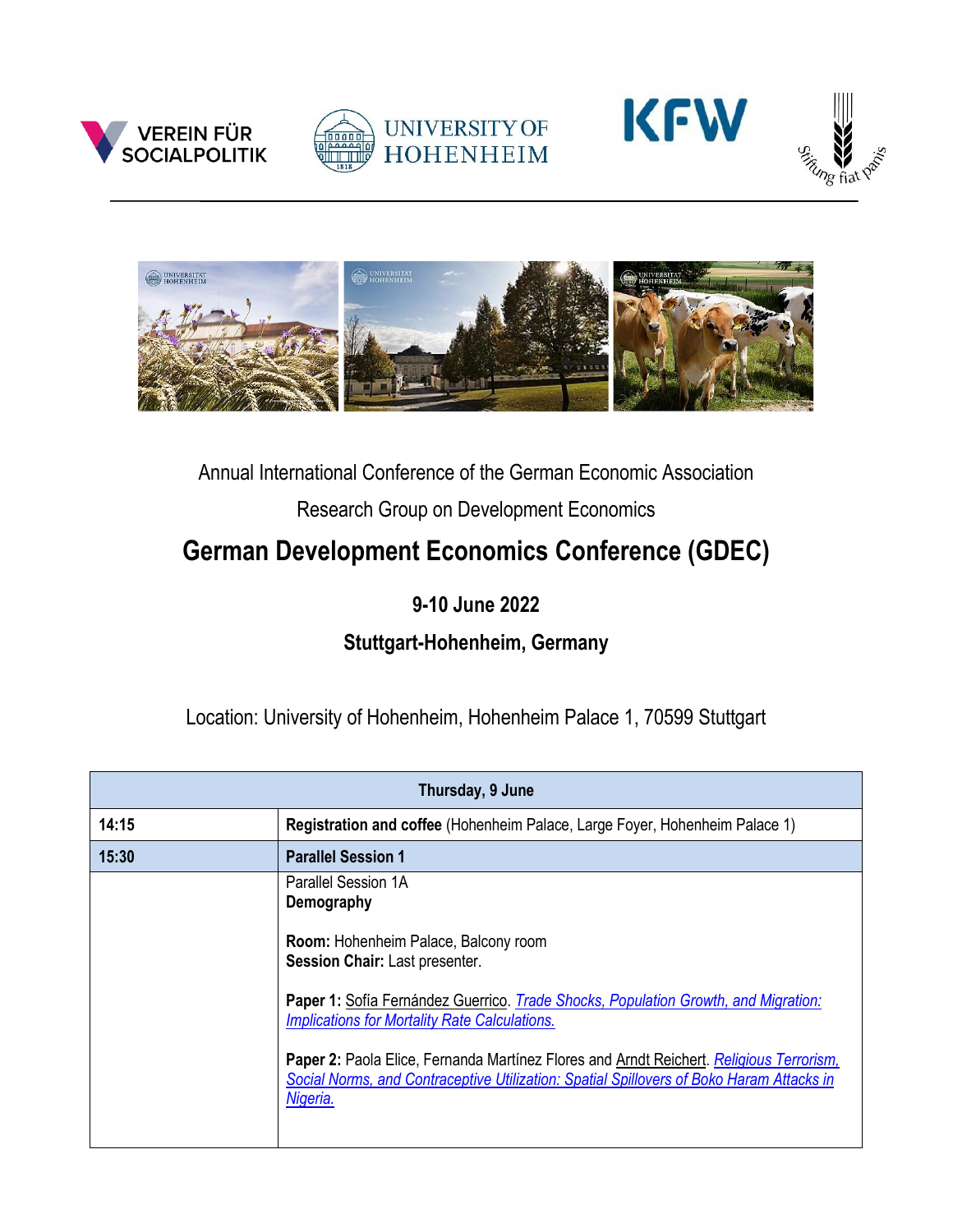|       | Parallel Session 1B<br><b>Household Energy</b>                                                                                                                                                                                        |
|-------|---------------------------------------------------------------------------------------------------------------------------------------------------------------------------------------------------------------------------------------|
|       | Room: Lecture hall 4<br>Session Chair: Last presenter.                                                                                                                                                                                |
|       | Paper 1: Anicet Munyehirwe, Jörg Peters, Maximiliane Sievert, Erwin Bulte and Nathan<br>Fiala. <b>Energy Efficiency and Local Rebound Effects: Theory and Experimental Evidence</b><br>from Rwanda.                                   |
|       | Paper 2: Aidan Coville, Joshua Graff Zivin, Arndt Reichert and Ann-Kristin Reitmann.<br>Quality signaling and demand for renewable energy technology - Evidence from a<br>randomized field experiment.                                |
|       | Parallel Session 1C<br><b>Child Health</b>                                                                                                                                                                                            |
|       | Room: Lecture hall 5<br>Session Chair: Last presenter.                                                                                                                                                                                |
|       | Paper 1: Liza von Grafenstein, Abhijeet Kumar, Santosh Kumar and Sebastian Vollmer.<br>Impacts of Double-Fortified Salt on Anemia and Cognition: Four-Year Follow-up Evidence<br>from a School-Based Nutrition Intervention in India. |
|       | Paper 2: Benjamin Chibuye. Comparing the Productivity of Performance-based and<br>Unconditional Financial Incentives in Improving Infant Birthweight in Zambia.                                                                       |
|       | Parallel Session 1D<br><b>Crime</b>                                                                                                                                                                                                   |
|       | <b>Room: Lecture hall 1</b><br>Session Chair: Last presenter.                                                                                                                                                                         |
|       | Paper 1: Christian Ambrosius. Violent Crime and the Long Shadow of Immigration<br><b>Enforcement: Evidence from Mexico.</b>                                                                                                           |
|       | Paper 2: Krisztina Kis-Katos, Elias Cisneros, Jan Priebe and Lennart Reiners. Cash<br><b>Transfers and Violent Crime in Indonesian Villages.</b>                                                                                      |
| 16:40 | <b>Video (Poster) Session</b>                                                                                                                                                                                                         |
|       | Video (Poster) Session 1A<br><b>Environment and Natural Disaster</b><br>Room: Balcony room                                                                                                                                            |
|       | Video 1: Laura Barros and Yuanwei Xu. Natural Disasters and Intimate Partner Violence:<br><b>Evidence from Peru.</b>                                                                                                                  |
|       | Video 2: Lennart Reiners and Andrea Cinque. Confined to Stay: Natural Disasters and<br><b>Indonesia's Migration Ban.</b>                                                                                                              |
|       | Video 3: Manuel Linsenmeier. Temperature variability and long-run economic<br>development.                                                                                                                                            |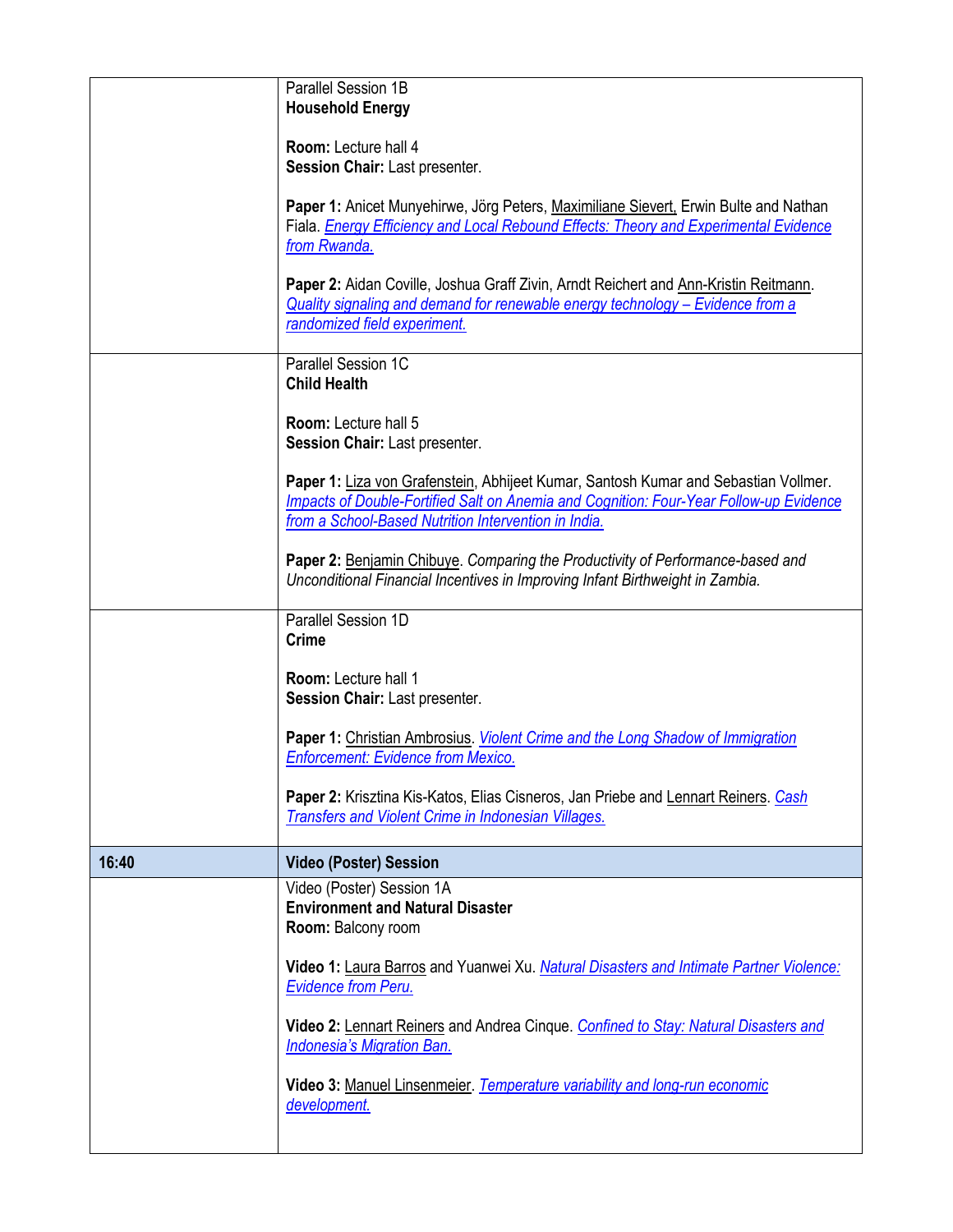|       | Video (Poster) Session 1B                                                                                                                                                                                                                                   |
|-------|-------------------------------------------------------------------------------------------------------------------------------------------------------------------------------------------------------------------------------------------------------------|
|       | Survey methodology                                                                                                                                                                                                                                          |
|       | Room: Aula                                                                                                                                                                                                                                                  |
|       |                                                                                                                                                                                                                                                             |
|       | Video 1: Lise Masselus and Nathan Fiala. Whom to ask? Testing Respondent Effects in<br><b>Household Surveys.</b>                                                                                                                                            |
|       | Video 2: Janina Steinert, Lennart Kaplan, Jana Kuhnt, Ana Garcia Hernandez and Julia<br>Leininger. Ethical Challenges, Failures and Solutions: Identifying and Addressing Violations                                                                        |
|       | of the 'Do-No-Harm' Principle for Research Staff.                                                                                                                                                                                                           |
|       | Video 3: Lukas Welk, Christine Bosch, Elizabeth Bryan, Edward Kato and Regina Birner.<br>How do Quantitative Gender Indicators Compare to Qualitative Findings in the Analysis of<br>Gender Differences in Agricultural Productivity? Evidence from Uganda. |
|       | Video 4: Alexandra Avdeenko, Jakob Gärtner, Marc Gillaizeau, Ghida Karbala, Laura<br>Montenbruck, Giulia Montresor and Atika Pasha. Easy, Informative, and Cheap? On the<br><b>Effectiveness of Interactive Voice Response Calls.</b>                       |
|       | Video (Poster) Session 1C                                                                                                                                                                                                                                   |
|       | <b>Migration &amp; Development</b>                                                                                                                                                                                                                          |
|       | Room: Lecture hall 4                                                                                                                                                                                                                                        |
|       |                                                                                                                                                                                                                                                             |
|       | Video 1: Christian Ambrosius, Raymundo Campos-Vázquez and Gerardo Esquivel. What                                                                                                                                                                            |
|       | Drives Remittances During a Global Shock? Evidence from the COVID-19 Pandemic in                                                                                                                                                                            |
|       | Mexico.                                                                                                                                                                                                                                                     |
|       |                                                                                                                                                                                                                                                             |
|       | Video 2: Malte Becker, Tobias Heidland and Finja Krüger. Country, Culture or Competition<br>- What Drives Attitudes Towards Immigrants in Sub-Sahara Africa?.                                                                                               |
|       | Video 3: Charlotte Robert, Kai Gehring, Panu Poutvaara and Joop Adema. Migration<br>narratives.                                                                                                                                                             |
|       | Video 4: Sebastian Krantz. Real Sector Macroeconomic Stabilization and Structural<br>Resilience in Africa.                                                                                                                                                  |
|       | Video (Poster) Session 1D                                                                                                                                                                                                                                   |
|       | <b>Poverty, Health and Environment</b>                                                                                                                                                                                                                      |
|       | Room: Lecture hall 5                                                                                                                                                                                                                                        |
|       |                                                                                                                                                                                                                                                             |
|       | Video 1: Sutirtha Bandyopadhyay and Bipasha Maity. Widowhood and Consumption of                                                                                                                                                                             |
|       | Private Assignable Goods: The Role of Socio-Economic Status, Rainfall Shocks and                                                                                                                                                                            |
|       | <b>Historical Institutions.</b>                                                                                                                                                                                                                             |
|       |                                                                                                                                                                                                                                                             |
|       | Video 2: Selina Bruns, Bernhard Dalheimer and Oliver Musshoff. <i>The effect of cognitive</i>                                                                                                                                                               |
|       | function on the poor's economic performance: Evidence from Cambodian smallholder                                                                                                                                                                            |
|       | farmers.                                                                                                                                                                                                                                                    |
|       |                                                                                                                                                                                                                                                             |
|       | Video 3: Kathrin Durizzo, Koku Awoonor-Williams, Isabel Günther and Kenneth Harttgen.                                                                                                                                                                       |
|       | Health System Resilience: the Impact of the COVID-19 pandemic on Routine Child<br><b>Immunization in Ghana.</b>                                                                                                                                             |
|       | Video 4: Suchita Srinivasan. The Elephant in the Room: Evidence on Electrification and                                                                                                                                                                      |
|       | Climate Change from South Africa.                                                                                                                                                                                                                           |
| 17:30 | Coffee Break (Hohenheim Palace, Hohenheim Palace 1)                                                                                                                                                                                                         |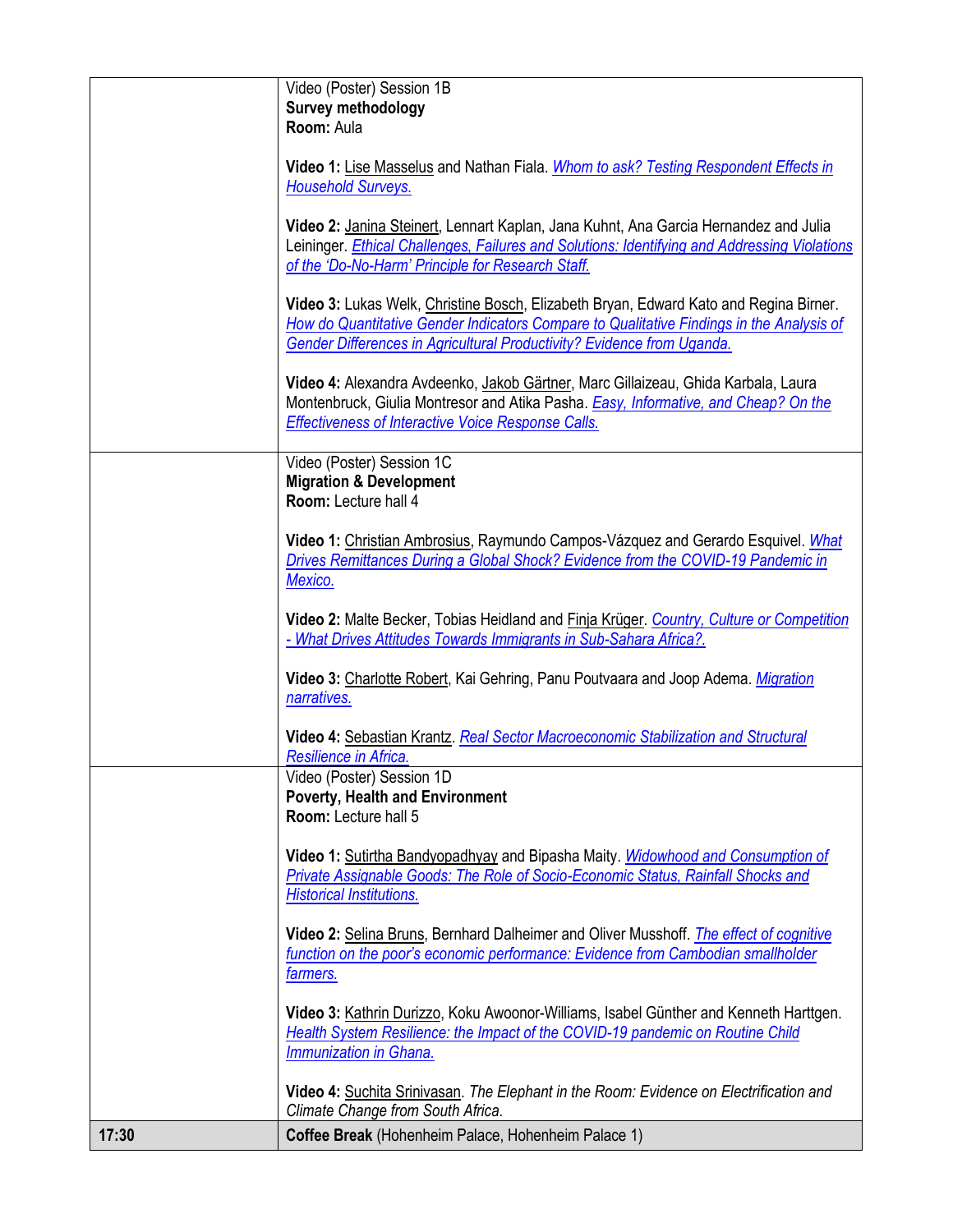| 18:00 | Official Conference Welcome (Stephan Dabbert, Michael Grimm)<br>Room: Euro-Forum, Katharinasaal, Kirchnerstr. 3, ground floor                                                                                                                                           |
|-------|-------------------------------------------------------------------------------------------------------------------------------------------------------------------------------------------------------------------------------------------------------------------------|
| 18:15 | <b>Plenary Session with Keynote Address and General Discussion</b><br><b>Room:</b> Euro-Forum, Katharinasaal, Kirchnerstr. 3, ground floor<br><b>Chair: Michael Grimm</b><br>Keynote:<br>Christopher Udry (Northwestern University): "Gender and Agriculture in Africa" |
| 19:30 | Award Ceremony for the Prize for Excellence in Applied Development Research<br>sponsored by the KfW Development Bank<br><b>Room:</b> Euro-Forum, Katharinasaal, Kirchnerstr. 3, ground floor<br>Chair: Tim Heinemann (KfW Development Bank) & Michael Grimm             |
| 20:00 | <b>Conference Dinner (Dining hall)</b>                                                                                                                                                                                                                                  |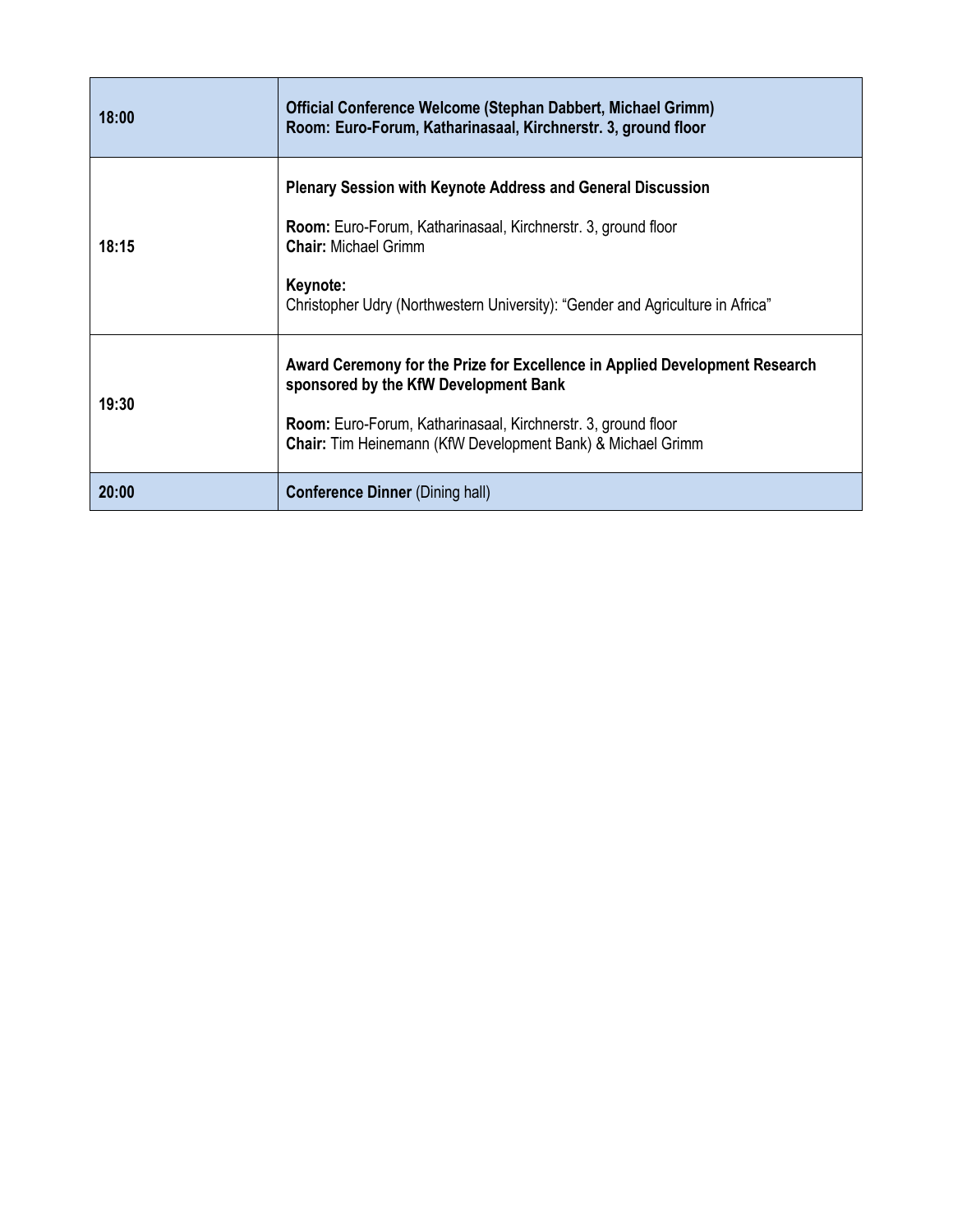| Friday, 10 June |                                                                                                                                                                                                                                          |
|-----------------|------------------------------------------------------------------------------------------------------------------------------------------------------------------------------------------------------------------------------------------|
| 8:30            | <b>Meeting and Registration for new arrivals</b><br>(Hohenheim Palace, Large Foyer, Hohenheim Palace 1)                                                                                                                                  |
| 9:00            | <b>Parallel Session 2</b>                                                                                                                                                                                                                |
|                 | Parallel Session 2A<br><b>Agriculture</b>                                                                                                                                                                                                |
|                 | Room: Balcony room<br>Session Chair: Last presenter.                                                                                                                                                                                     |
|                 | Paper 1: Sina Bierkamp, Trung Thanh Nguyen and Ulrike Grote. <i>Farming efficiency</i><br>and natural resource dependence: Evidence from panel data for rural Vietnam.                                                                   |
|                 | Paper 2: Soumya Balasubramanya, Marie-Charlotte Buisson, Archisman Mitra and<br>David Stifel. Price, Credit or Ambiguity? Increasing Small-Scale Irrigation in Ethiopia.                                                                 |
|                 | Paper 3: Philipp Kollenda, Remco Oostendorp, Daniella Brals, Fedes van Rijn, Menno<br>Pradhan and Jane Kabubo-Mariara. Ripe for contracts? Avocado contract farming in<br>Kenya improves agricultural investments, knowledge and prices. |
|                 | Parallel Session 2B<br><b>Natural Disasters</b>                                                                                                                                                                                          |
|                 | Room: Aula<br>Session Chair: Last presenter.                                                                                                                                                                                             |
|                 | Paper 1: Lukas Mogge, Kati Krähnert, Mcdonald Morag, Edzer Pebesma, Christian<br>Knoth, Henning Teickner and Purevtseren Myagmartseren. Allocation of humanitarian<br>aid after a weather disaster.                                      |
|                 | Paper 2: Julian Röckert, Lukas Mogge and Kati Krähnert. Forecast-based humanitarian<br>assistance in the wake of a weather disaster: Evidence from a randomized controlled<br>trial.                                                     |
|                 | Paper 3: Jimena Pacheco-Miranda, Natascha Wagner, John Cruzatti and Juan Ponce.<br>The Impact of the Ecuadorian earthquake on School Performance and Health<br>Outcomes.                                                                 |
|                 | Parallel Session 2C<br><b>Firms</b>                                                                                                                                                                                                      |
|                 | Room: Lecture hall 4<br>Session Chair: Last presenter.                                                                                                                                                                                   |
|                 | Paper 1: Vojtech Bartos, Kristina Czura, Timm Opitz, Michael Kaiser and Brendan<br>Shanks. Identifying and Teaching High-Growth Entrepreneurship: Experimental<br><b>Evidence from Academies for University Students in Uganda.</b>      |
|                 | Paper 2: Jana Hamdan, Tim Kaiser, Lukas Menkhoff and Yuanwei Xu. Financial<br>education and spillover effects: Experimental evidence from Uganda.                                                                                        |
|                 | Paper 3: Matthias Busse, Nina Kupzig and Tim Vogel. The Impact of Black Economic<br><b>Empowerment on the Performance of Listed Firms in South Africa.</b>                                                                               |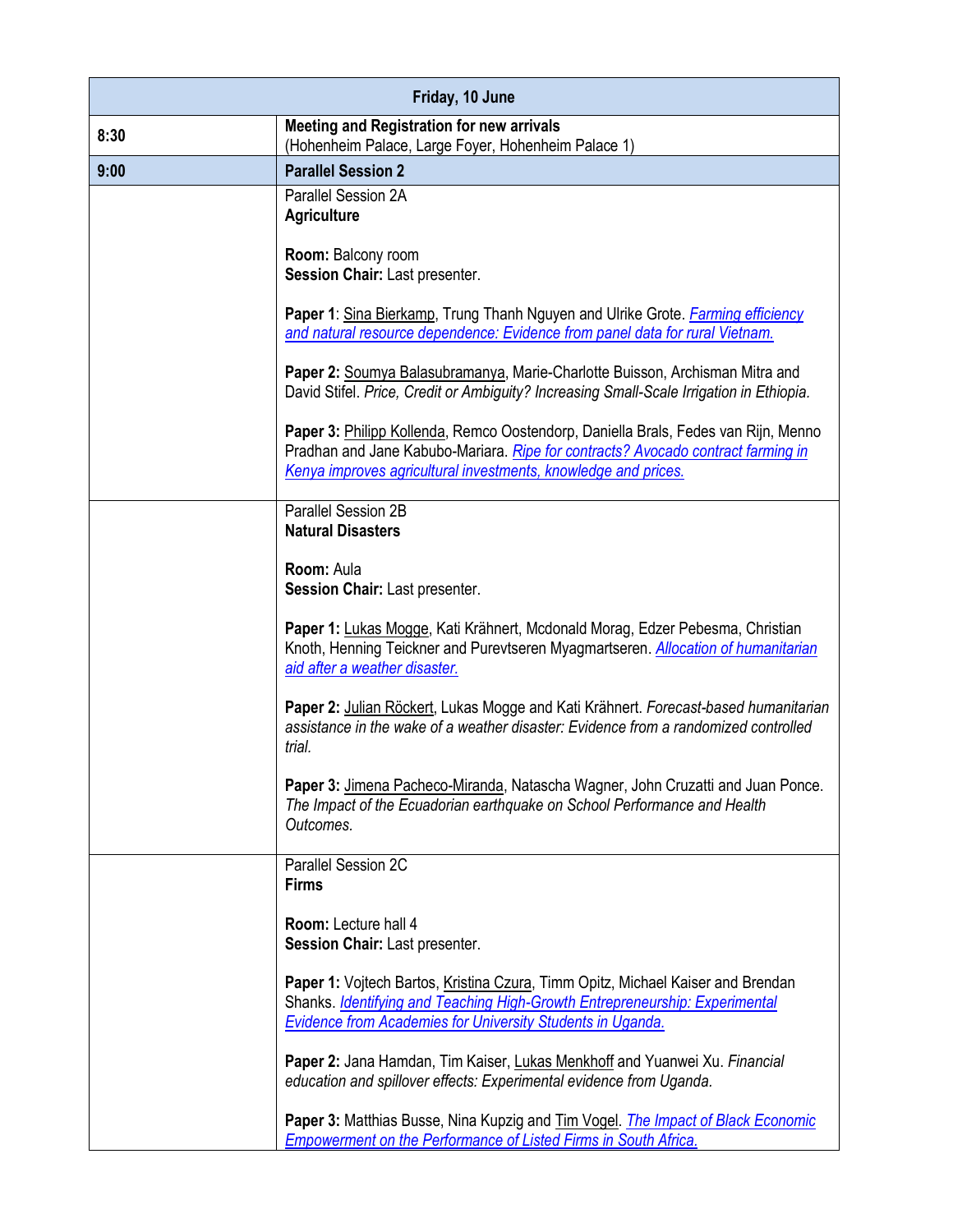|       | Parallel Session 2D<br><b>Health Behavior</b>                                                                                                                                                                                                                                          |
|-------|----------------------------------------------------------------------------------------------------------------------------------------------------------------------------------------------------------------------------------------------------------------------------------------|
|       | Room: Lecture hall 5<br>Session Chair: Last presenter.                                                                                                                                                                                                                                 |
|       | Paper 1: Pham Khanh Nam Nam, Brandon Restrepo, Matthias Rieger and Natascha<br>Wagner. Can Information Enhanced with Nudges Mitigate Childhood Overweight in the<br><b>Global South?</b>                                                                                               |
|       | Paper 2: Lisa Rogge, Sheraz Ahmad Khan, Zohaib Khan, Muhammad Jawad Noon,<br>Andreas Landmann and Sebastian Vollmer. The Effect of Personalized Health<br>Information on Preventive Behavior amongst Risk Groups: a Randomized Experiment<br>in Pakistan during the COVID-19 Pandemic. |
|       | Paper 3: Friederike Lenel, Jan Priebe, Elan Satriawan and Ekki Syamsulhakim. Can<br>health-information campaigns improve CCT outcomes? Experimental evidence from<br>sms-nudges in Indonesia.                                                                                          |
|       | Parallel Session 2E<br><b>Household Decision Making</b>                                                                                                                                                                                                                                |
|       | Room: Lecture hall 1<br>Session Chair: Last presenter.                                                                                                                                                                                                                                 |
|       | Paper 1: Nayana Bose and Shreyasee Das. Women's Inheritance Rights and Fertility<br>Decisions: Evidence from India.                                                                                                                                                                    |
|       | Paper 2: Henrike Sternberg, Janina Isabel Steinert and Sebastian Vollmer. On the<br>Basis of (Mis)Trust? Spousal Trust and Trustworthiness in Household Decision Making:<br><b>Experimental Evidence from India.</b>                                                                   |
|       | Paper 3: Hannah Uckat. Leaning in at Home: Women's Promotions and Intra-<br>household Bargaining in Bangladesh.                                                                                                                                                                        |
|       | <b>Parallel Session 2F</b><br><b>Political Economy I</b>                                                                                                                                                                                                                               |
|       | Room: Green room<br>Session Chair: Last presenter.                                                                                                                                                                                                                                     |
|       | Paper 1: Richard Bluhm, Roland Hodler and Paul Schaudt. Ethnofederalism and ethnic<br><u>voting.</u>                                                                                                                                                                                   |
|       | Paper 2: Nishith Prakash, Soham Sahoo, Deepak Saraswat and Reetika Sindhi. When<br>Criminality Begets Crime: The Role of Elected Politicians in India.                                                                                                                                 |
|       |                                                                                                                                                                                                                                                                                        |
|       |                                                                                                                                                                                                                                                                                        |
| 10:30 | Coffee Break (Hohenheim Palace, Hohenheim Palace 1)                                                                                                                                                                                                                                    |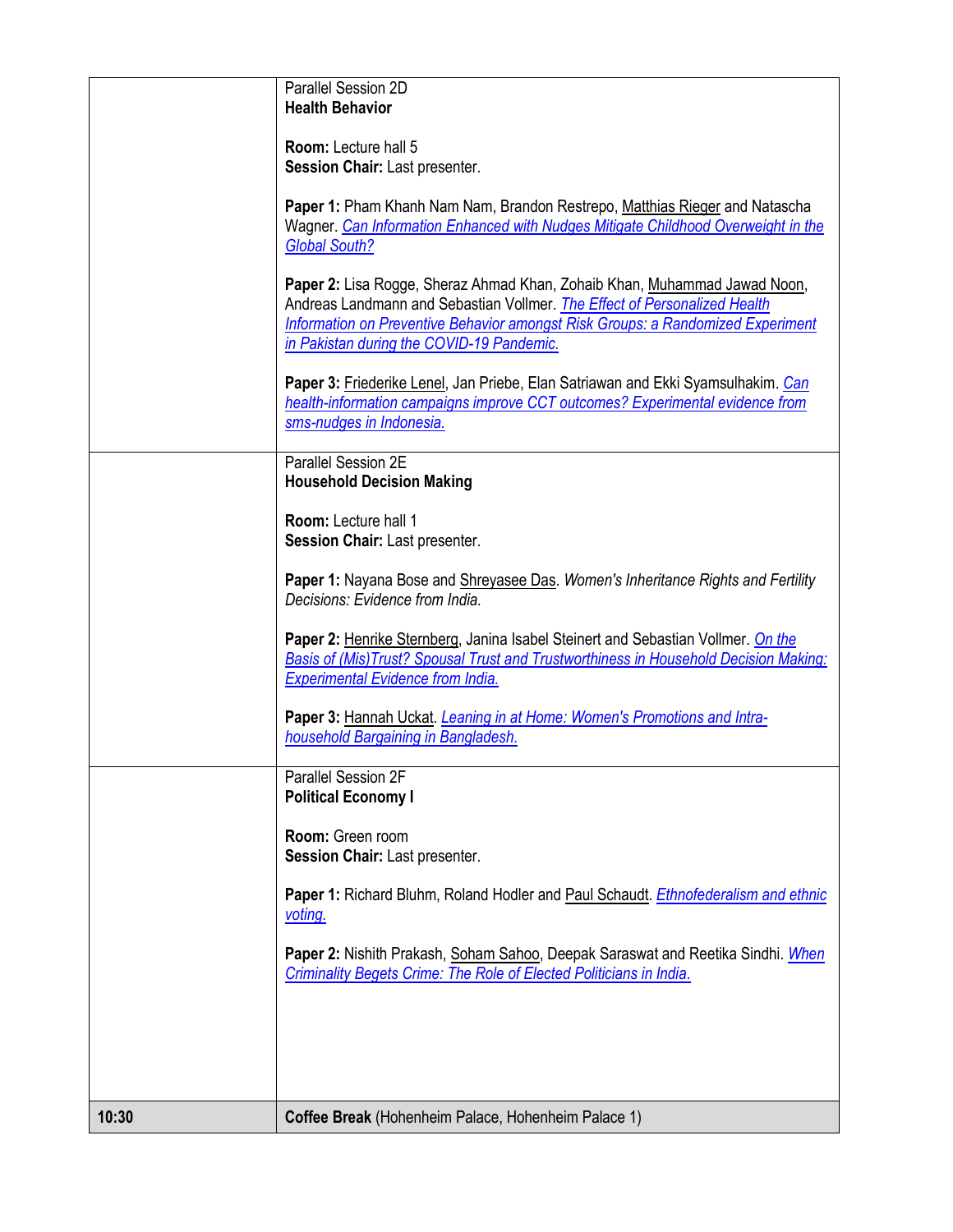| 11:00 | <b>Parallel Session 3</b>                                                                                                                                                              |
|-------|----------------------------------------------------------------------------------------------------------------------------------------------------------------------------------------|
|       | Parallel Session 3A<br><b>Local Development I</b>                                                                                                                                      |
|       | Room: Balcony room<br>Session Chair: Last presenter.                                                                                                                                   |
|       | Paper 1: David Blakeslee, Aaditya Dar, Ram Fishman, Samreen Malik, Heitor<br>Pellegrina and Karan Singh. Irrigation and the Spatial Pattern of Local Economic<br>Development in India. |
|       | Paper 2: Johannes Gallé, Daniel Overbeck, Nadine Riedel and Tobias Seidel. Special<br>Economic Zones and local economic development: Evidence from Indian municipalities.              |
|       | Paper 3: Valentin Lindlacher and Moritz Goldbeck. Digital Infrastructure and Local<br>Economic Growth: Early Internet in Sub-Saharan Africa.                                           |
|       | Parallel Session 3B<br><b>Economic History</b>                                                                                                                                         |
|       | Room: Aula<br>Session Chair: Last presenter.                                                                                                                                           |
|       | Paper 1: Matias Cabello. The Counter-Reformation, Science, and Long-Term Growth:<br>A Black Legend?                                                                                    |
|       | Paper 2: Andreas Link. Beasts of Burden, Trade, and Hierarchy: The Long Shadow of<br>Domestication.                                                                                    |
|       | Paper 3: Stefan Bauernschuster, Michael Grimm and Cathy M. Hajo. The Impact of<br>Margaret Sanger's Birth Control Clinics on Early 20th Century U.S. Fertility and<br>Mortality.       |
|       | Parallel Session 3C<br><b>Education</b>                                                                                                                                                |
|       | Room: Lecture hall 4<br>Session Chair: Last presenter.                                                                                                                                 |
|       | Paper 1: Ahmed Elsayed and Olivier Marie. Less School (Costs), More (Female)<br>Education? Lessons from Egypt Reducing Years of Compulsory Schooling.                                  |
|       | Paper 2: Mireille Kozhaya and Fernanda Martinez. Child Labor Bans, Employment, and<br>School Attendance: Evidence from Changes in the Minimum Working Age.                             |
|       | Paper 3: Prakash Pathak. The Consequences of Repeat Exams and Score<br>Manipulation on Graduation Success: Evidence from Nepal.                                                        |
|       |                                                                                                                                                                                        |
|       |                                                                                                                                                                                        |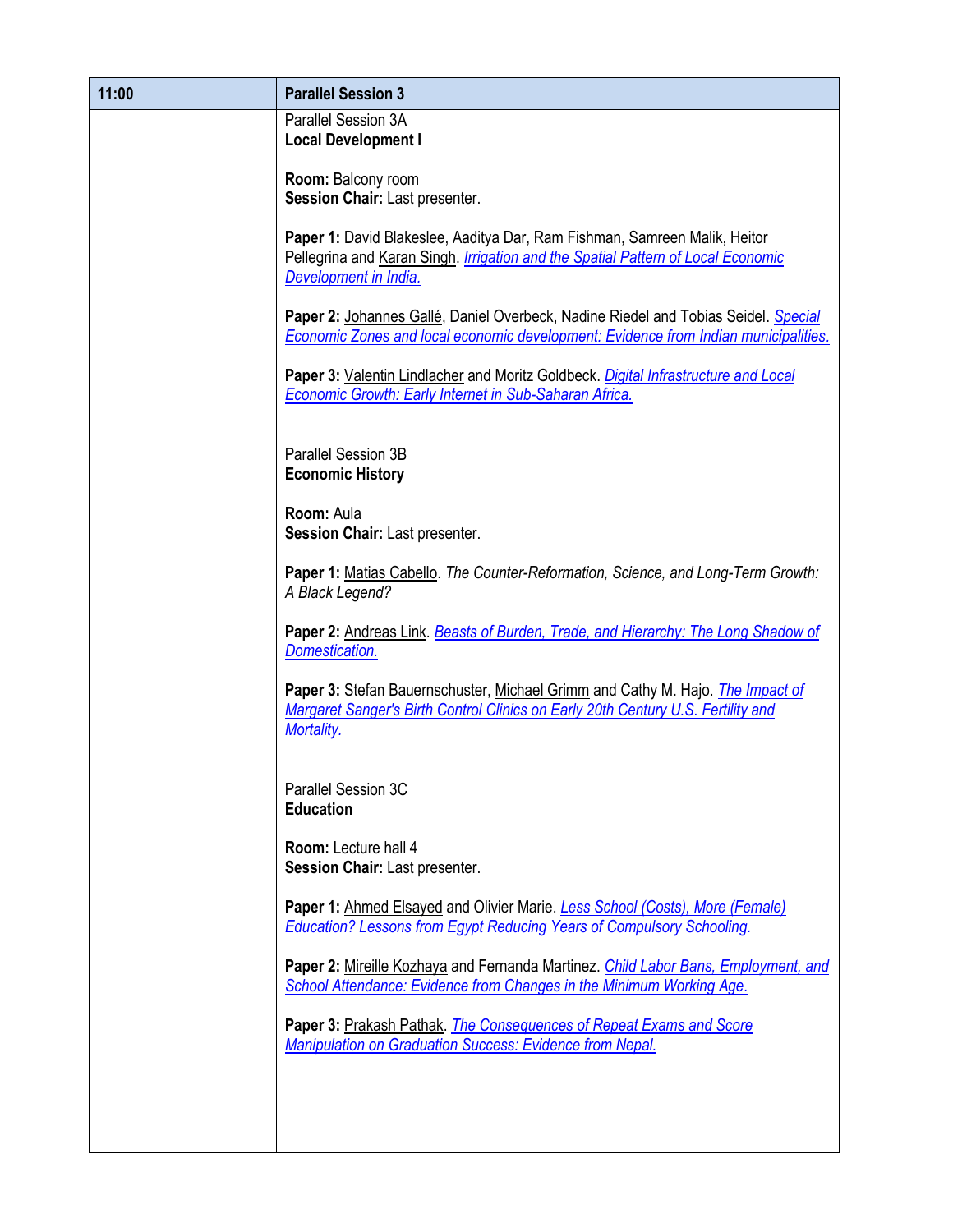|       | Parallel Session 3D<br><b>Trade &amp; Social assistance</b>                                                                                                             |
|-------|-------------------------------------------------------------------------------------------------------------------------------------------------------------------------|
|       | Room: Lecture hall 5<br>Session Chair: Last presenter.                                                                                                                  |
|       | <b>Trade</b><br>Paper 1: André Bueno Rezende de Castro and Lukas Kornher. The effect of trade and<br>customs digitalization on agrifood trade: A gravity approach.      |
|       | Social assistance<br>Paper 2: Christoph Strupat and Emmanuel Nshakira-Rukundo. The Impact of Social<br><b>Assistance Programmes in a Pandemic: Evidence from Kenya.</b> |
|       | Paper 3: Nathan Fiala, Julian Rose, Filder Aryemo and Jörg Peters. A good job matters<br>in a crisis: Cash transfers twelve years later.                                |
|       | Parallel Session 3E<br><b>Conflict &amp; Trade</b>                                                                                                                      |
|       | Room: Lecture hall 1<br>Session Chair: Last presenter.                                                                                                                  |
|       | Paper 1: Tobias Korn and Henry Stemmler. Your Pain, My Gain? On the Trade<br><b>Diversion Effects from Civil Conflict.</b>                                              |
|       | Paper 2: Thomas Gautier. The Long-Run Effects of Losing Siblings During a Civil<br>Conflict.                                                                            |
|       | Paper 3: Feicheng Wang, Zhe Liang and Hartmut Lehmann. Import competition and<br>informal employment: Empirical evidence from China.                                    |
| 12:30 | Lunch (Mensa)                                                                                                                                                           |
|       | Plenary Session with Keynote Address and General Discussion                                                                                                             |
| 13:30 | Room: Lecture hall B1, Garbenstr. 30<br>Chair: Stefan Klonner                                                                                                           |
|       | Keynote:<br>Christopher Barrett (Cornell): "Combatting persistent poverty via catastrophic risk<br>management?"                                                         |
| 15:30 | <b>Parallel Session 4</b>                                                                                                                                               |
|       | Parallel Session 4A<br><b>Political Economy II</b>                                                                                                                      |
|       | Room: Balcony room<br>Session Chair: Last presenter.                                                                                                                    |
|       | Paper 1: Pramod Kumar Sur. The Legacy of Authoritarianism in a Democracy.                                                                                               |
|       | Paper 2: Sven Kunze and Stephan Schneider. Disastrous Discretion: Ambiguous<br><b>Decision Situations Foster Political Favoritism.</b>                                  |
|       | Paper 3: Cleo O'Brien-Udry. Populism and International Development: The Case of<br>'Kosova e Re'.                                                                       |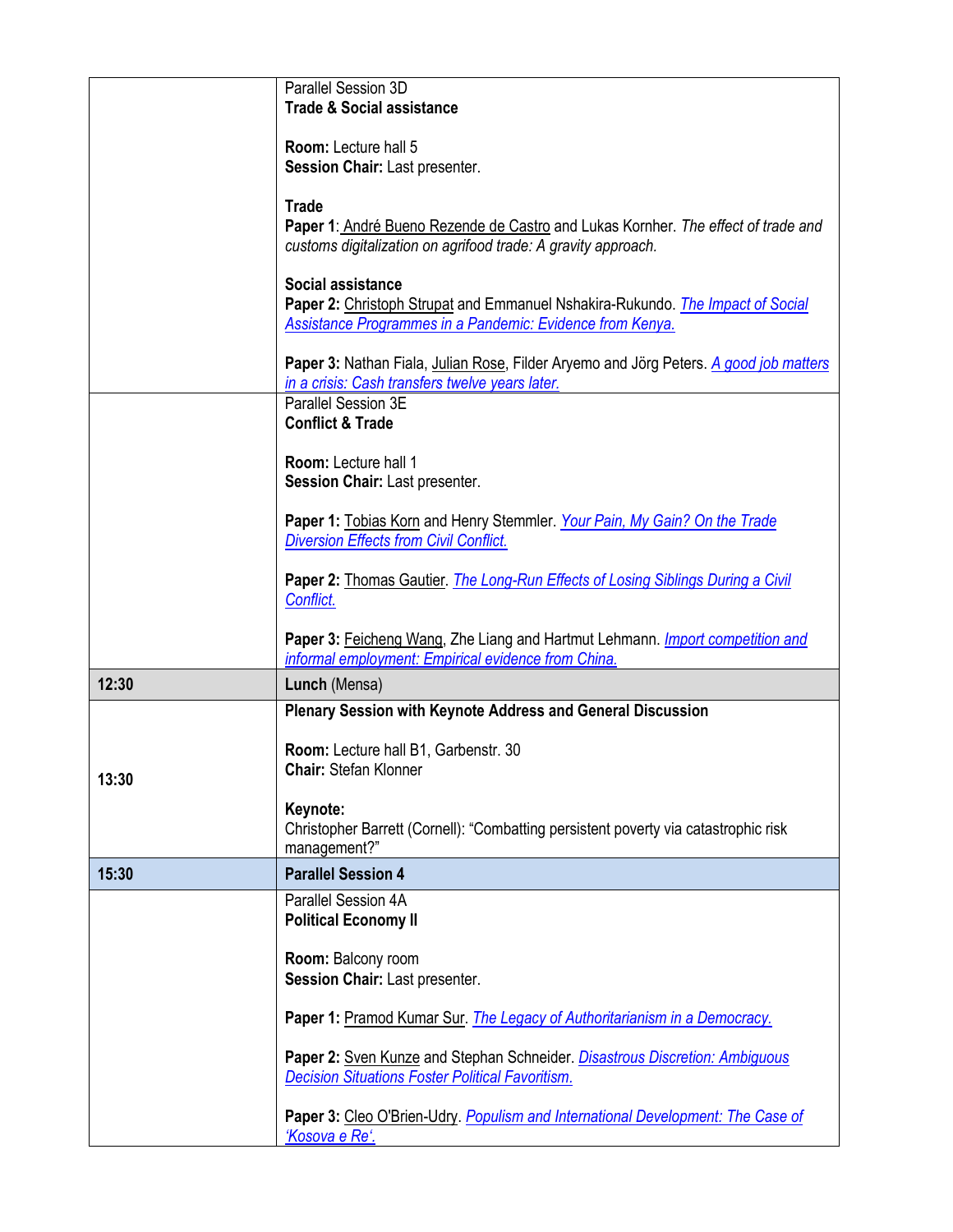| Parallel Session 4B<br>Human capital & Social mobility                                                                                                                                                                  |
|-------------------------------------------------------------------------------------------------------------------------------------------------------------------------------------------------------------------------|
| Room: Aula<br>Session Chair: Last presenter.                                                                                                                                                                            |
| Paper 1: Guido Neidhöfer. Social Mobility and Economic Development.                                                                                                                                                     |
| Paper 2: David Gomtsyan and Sinara Gharibyan. Gender Preferences and Human<br>Capital Formation.                                                                                                                        |
| Paper 3: Dario Meili and Isabel Günther. Measuring Intersectional Inequality in<br>Education.                                                                                                                           |
|                                                                                                                                                                                                                         |
| Parallel Session 4C<br>China                                                                                                                                                                                            |
| Room: Lecture hall 4<br>Session Chair: Last presenter.                                                                                                                                                                  |
| Paper 1: Kerstin Unfried and Feicheng Wang. Importing air pollution? Evidence from<br>China's plastic waste trade.                                                                                                      |
| Paper 2: Yuanwei Xu, Tong Zhu and Andreas Loeschel. <i>Employment Effects of Coal</i><br>Mine Openings in China.                                                                                                        |
| Paper 3: Andreas Fuchs, Lennart Kaplan, Krisztina Kis-Katos, Felix Turbanisch,<br>Sebastian Schmidt and Feicheng Wang. Tracking Chinese Aid through China Customs:<br>Darlings and Orphans after the COVID-19 Outbreak. |
| Parallel Session 4D<br>Labor                                                                                                                                                                                            |
| Room: Lecture hall 5<br>Session Chair: Last presenter.                                                                                                                                                                  |
| Paper 1: Richard Freund, Douglas Scott, Marta Favara, Catherine Porter and Alan<br>Sanchez. Unpacking the Post-lockdown Employment Recovery of Young Women in the<br><b>Global South.</b>                               |
| Paper 2: Leonard Missbach, Jan Steckel, Sebastian Kraus and Sebastian Renner.<br>Burning Coal, Flourishing Industries? Evidence from the Indonesian Manufacturing<br>Sector.                                            |
| Paper 3: Marc Witte, Lukas Hensel and Tsegay Tekleselassie. Formalized Employee<br>Search and Labor Demand.                                                                                                             |
|                                                                                                                                                                                                                         |
|                                                                                                                                                                                                                         |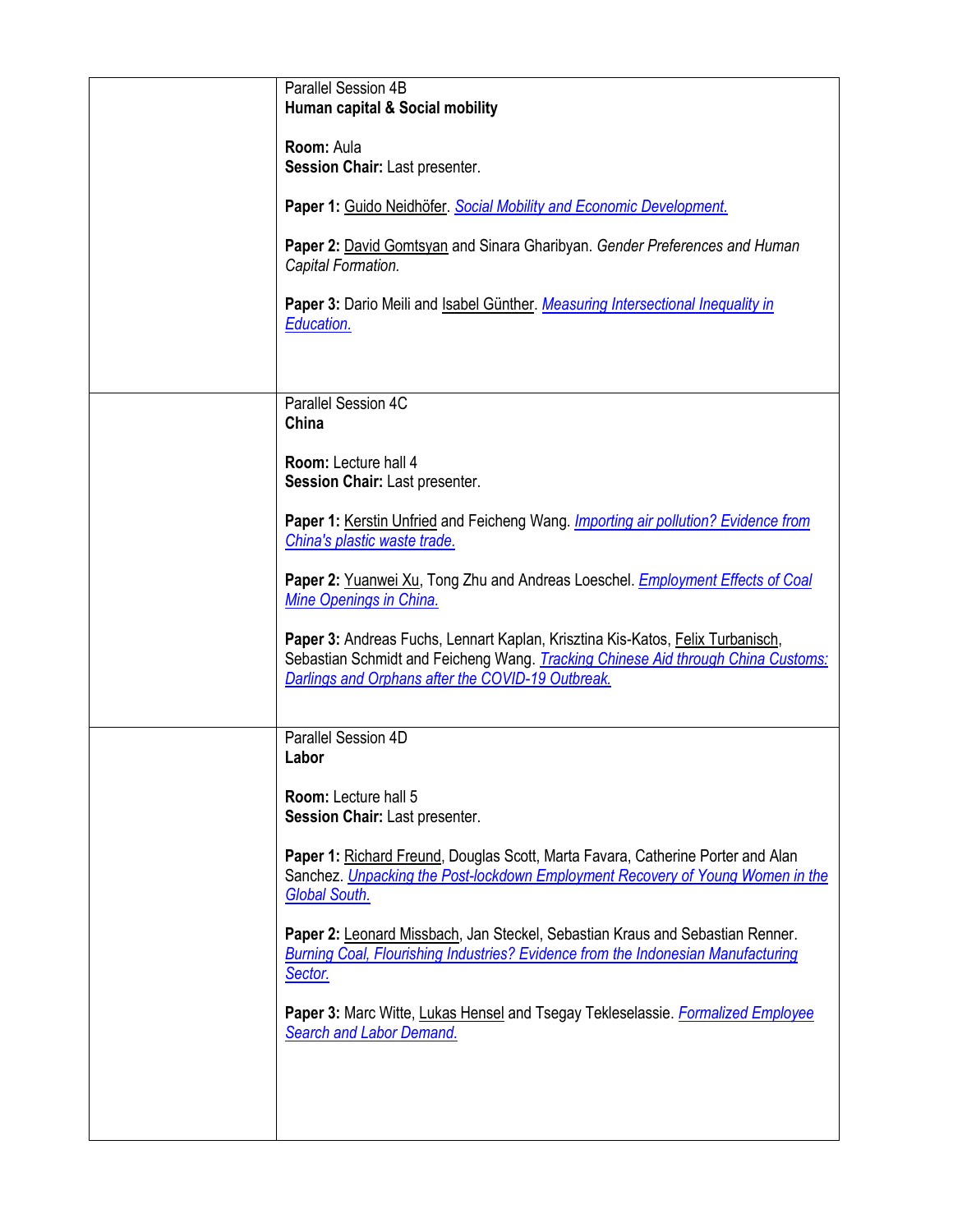|       | Parallel Session 4E<br><b>Household Economics</b>                                                                                                            |
|-------|--------------------------------------------------------------------------------------------------------------------------------------------------------------|
|       |                                                                                                                                                              |
|       | Room: Lecture hall 1<br>Session Chair: Last presenter.                                                                                                       |
|       | Paper 1: Luna Bellani, Kumar Biswas, Sebastian Fehrler, Paul Marx, Shwetlena                                                                                 |
|       | Sabarwal and Syed Rashed Al-Zayed Josh. Social norms and female labor force                                                                                  |
|       | participation in Bangladesh. The role of social expectations and reference networks.                                                                         |
|       | Paper 2: Simon Heß and Marcel Fafchamps. Altruism and the Topology of Transfer<br>Networks.                                                                  |
|       | Paper 3: Nursena Aksünger, Menno Pradhan and Wendy Janssens. The psychological<br>poverty trap: Evidence from a financial and health diaries study in Kenya. |
| 16:30 | Coffee Break (Hohenheim Palace, Large Foyer, Hohenheim Palace 1)                                                                                             |
| 17:00 | <b>Parallel Session 5</b>                                                                                                                                    |
|       | Parallel Session 5A<br><b>Political Economy III</b>                                                                                                          |
|       | Room: Balcony room<br>Session Chair: Last presenter.                                                                                                         |
|       | Paper 1: Sebastian Jävervall. Transparency and the Allocation of Talent in Public                                                                            |
|       | Organizations.                                                                                                                                               |
|       | Paper 2: Sebastian Tonke. Can Policy Change Identity? Evidence from a Large-Scale<br><b>Field Experiment.</b>                                                |
|       | Paper 3: Prakash Pathak and Matthias Schündeln. Institutions under Pressure: The<br><b>Effect of Community Forest Groups after a Natural Disaster.</b>       |
|       | Parallel Session 5B<br><b>Local Development II</b>                                                                                                           |
|       | Room: Aula<br>Session Chair: Last presenter.                                                                                                                 |
|       | Paper 1: Tillmann von Carnap. Remotely-sensed market activity as a short-run<br>economic indicator in rural areas of developing countries.                   |
|       | Paper 2: Alina Mulyukova and Holger Görg. Place-based policies and agglomeration<br>economies: Firm-level evidence from Special Economic Zones in India.     |
|       | Paper 3: Andre Groeger, Luis Rojas, Raul Santaeulalia-Llopis and Yanos Zylberberg.<br>Misallocation and Shocks: Evidence from Vietnamese villages.           |
|       |                                                                                                                                                              |
|       |                                                                                                                                                              |
|       |                                                                                                                                                              |
|       |                                                                                                                                                              |